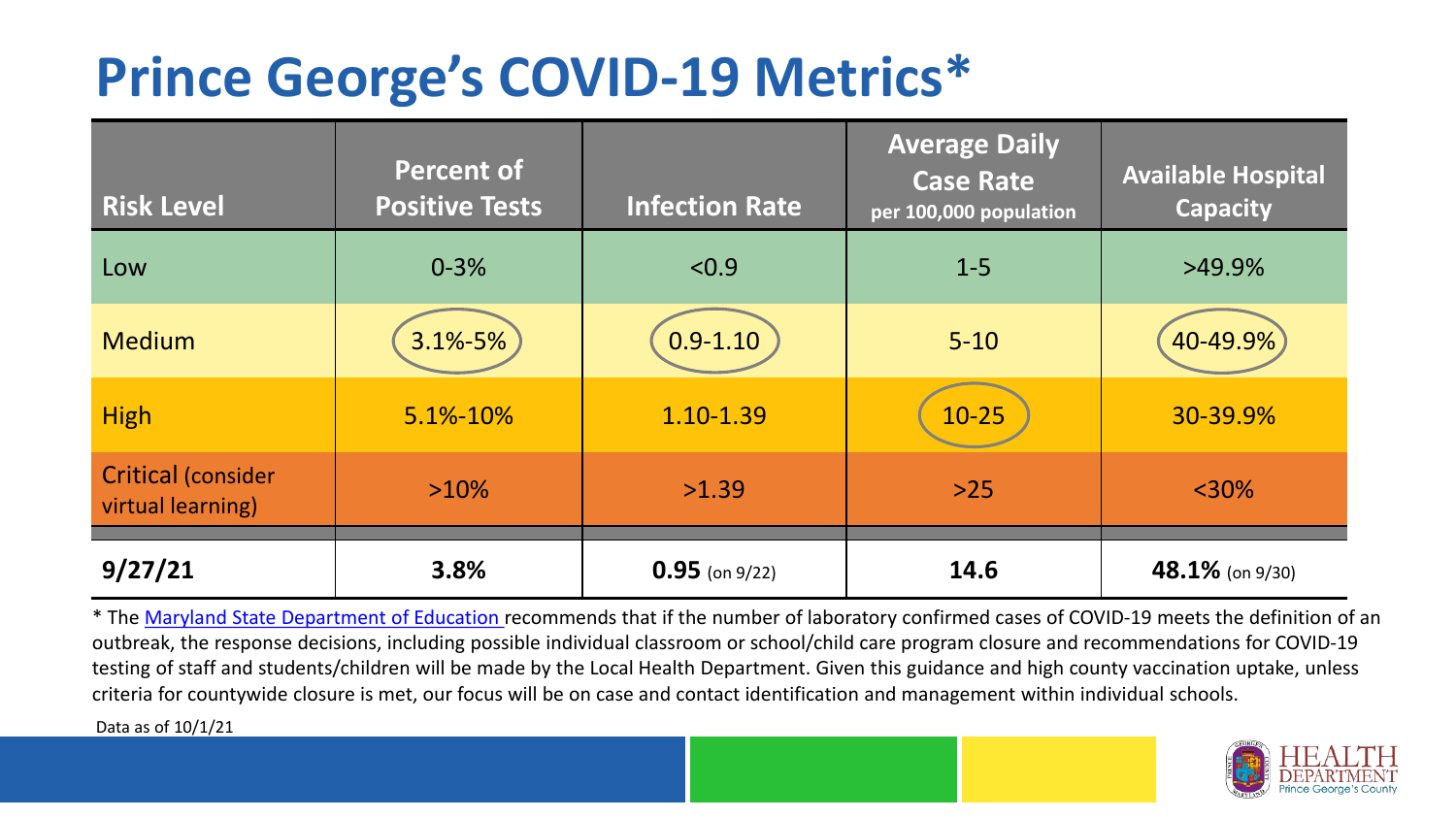# **COVID-19 Community Transmission and Vaccination**

Per the [CDC updated guidance for COVID-19 Prevention in K-12 Schools,](https://www.cdc.gov/coronavirus/2019-ncov/community/schools-childcare/k-12-guidance.html) vaccination is considered the leading prevention strategy for those who are eligible, and **Prince George's County exceeds the percentage of U.S. vaccinations for ages 12 and above**. The CDC also emphasizes using multiple prevention strategies together consistently, included universal indoor masking, as needed based on the level of community transmission and vaccine coverage.



\*County-specific data as of 10/1/21; all other data accessed on 10/1/21 at:<https://covid.cdc.gov/covid-data-tracker>

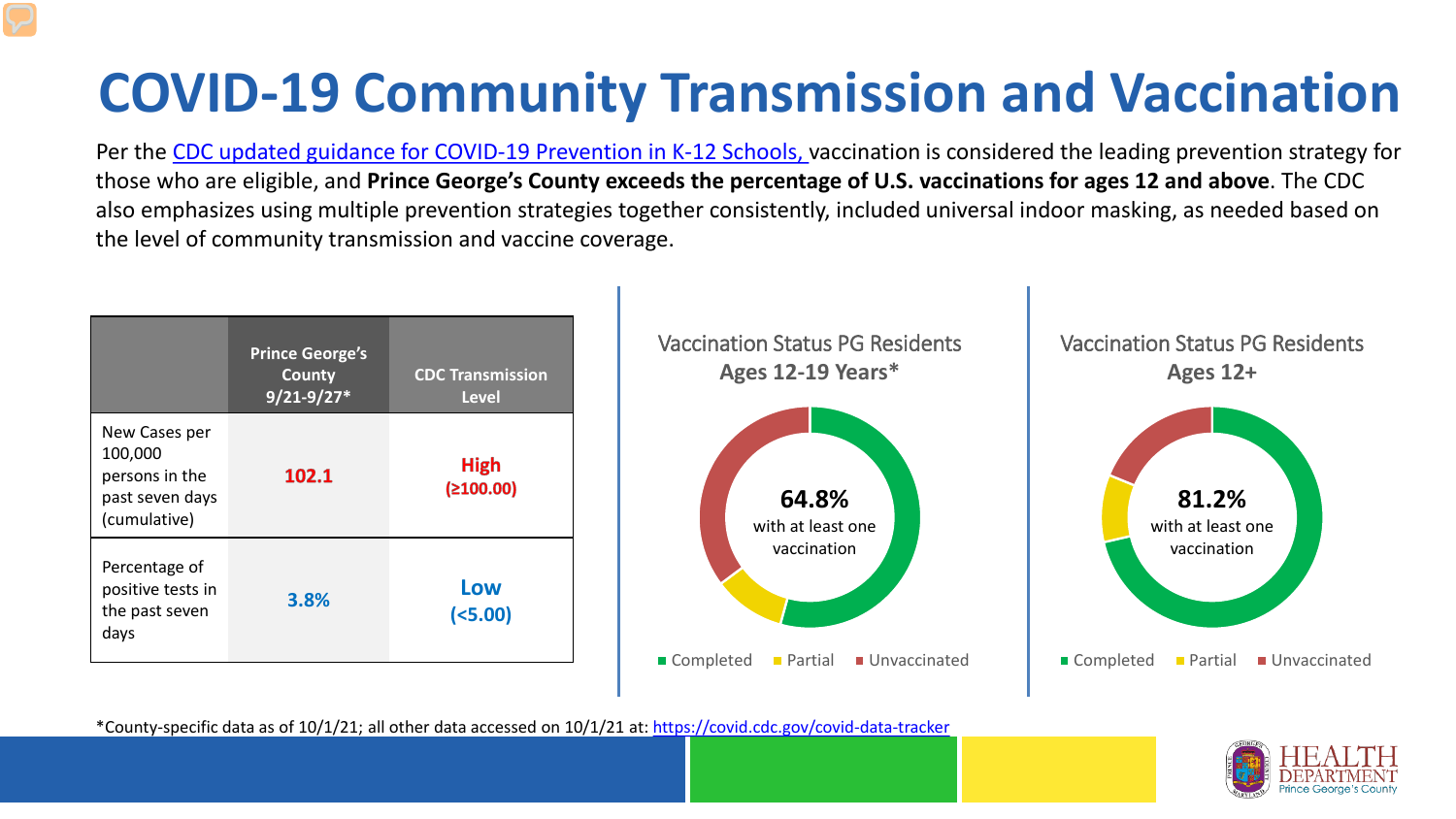### **Testing: Percent Positive** (past 7 days by test date)

The percent of tests returning as positive for county residents declined to **3.8% at the beginning of this week. This is the first time we have been below 4.0% since the end of July.**

**Percent of Positive COVID-19 Tests by Date Collected** (as of 10/1/21)

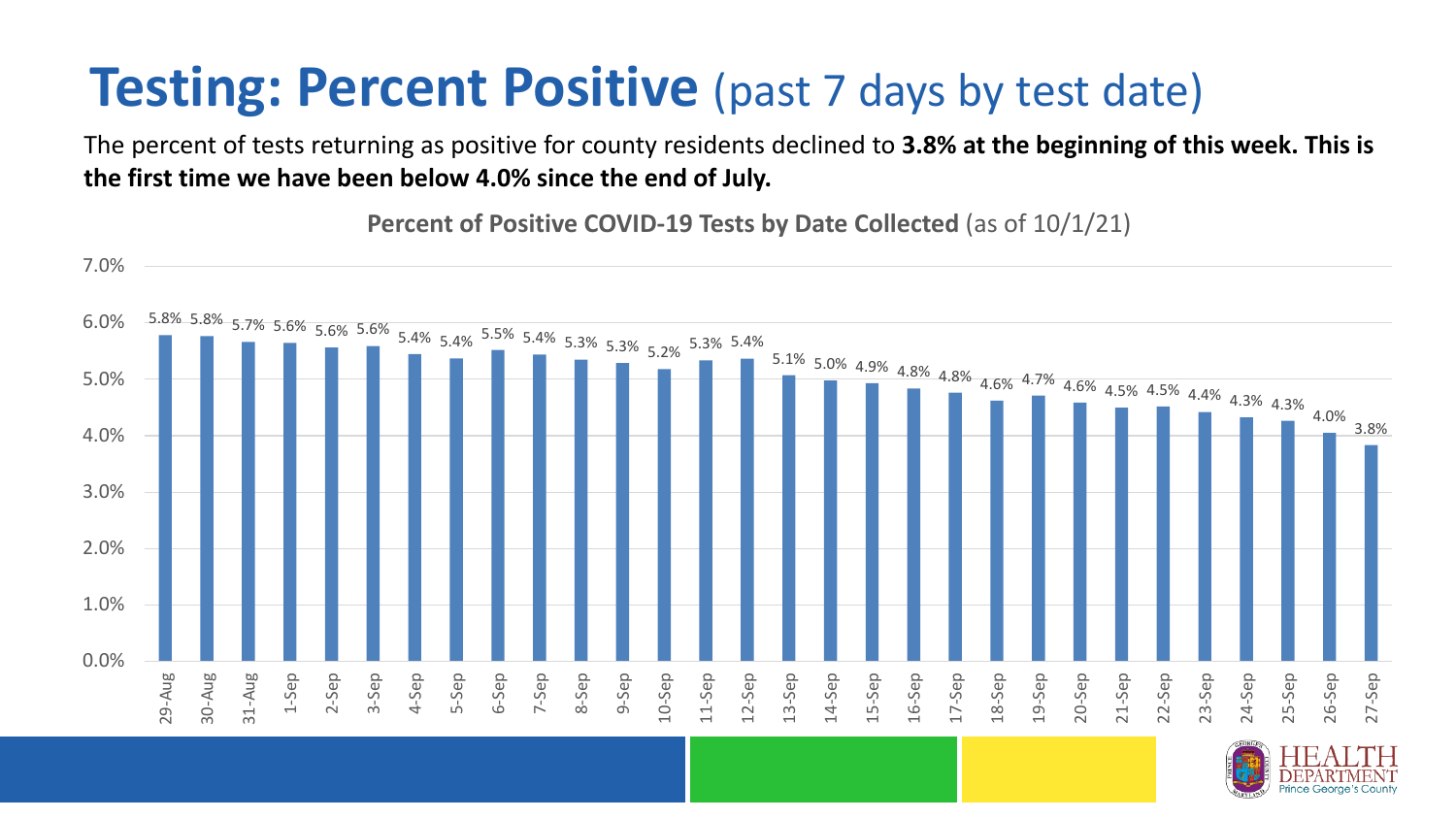### **Infection Rate for Prince George's County**



#### **Estimated by CovidActNow.org**

Accessed 10/1/2021. Each data point is a 14-day weighted average. Presented as the most recent seven days of data as a dashed line, as data is often revised by states several days after reporting.

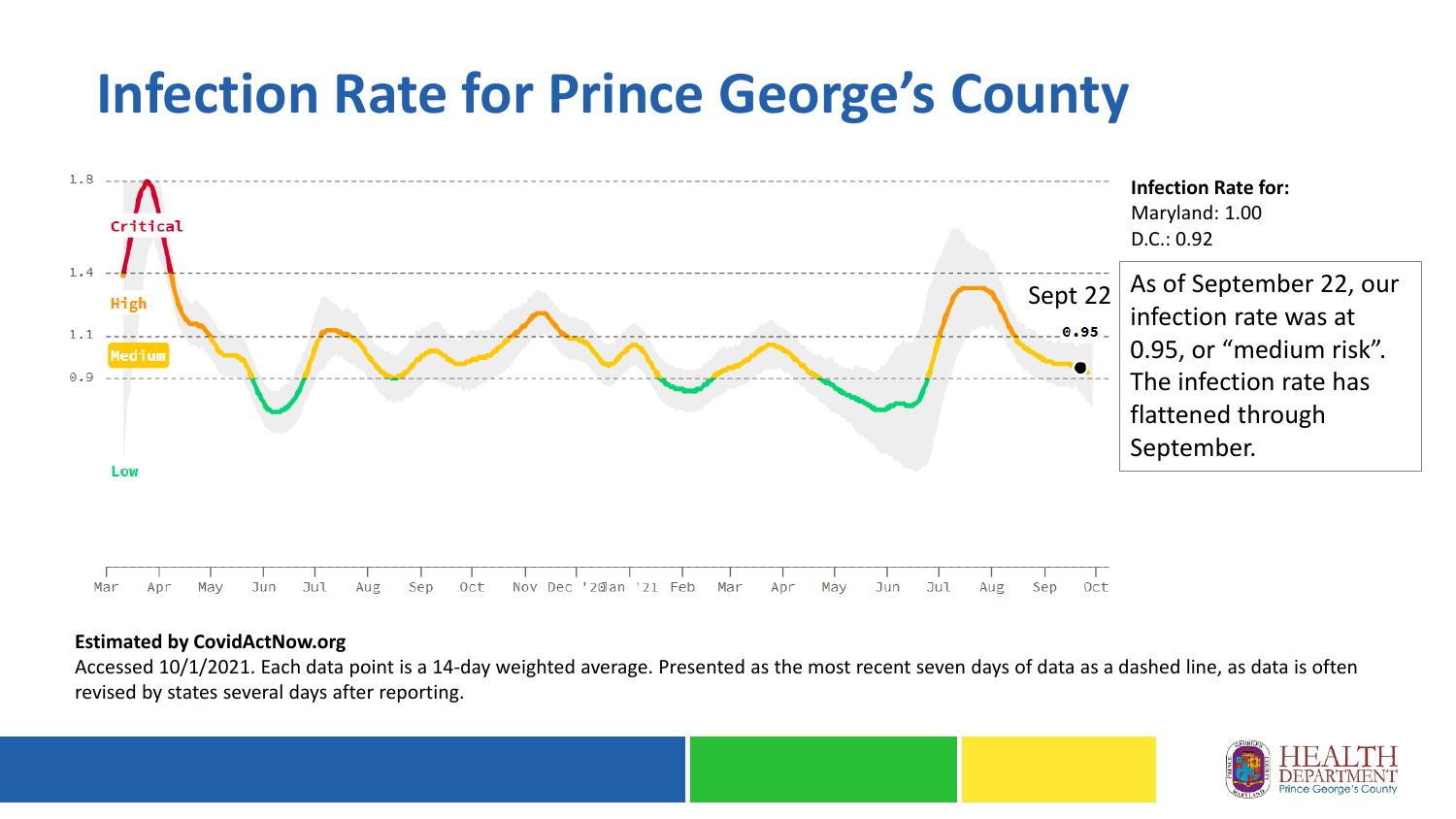#### **Average Daily Case Rate** (7-day Average by test date)

**The daily case rate at the beginning of this week was 14.6 new cases per 100,000 residents.** While we have remained "high risk" or above 10.0 since the end of July 2021 **we have dropped below 20.0 since early September**.



**Average New COVID-19 Cases Per Day Per 100,000 Residents**